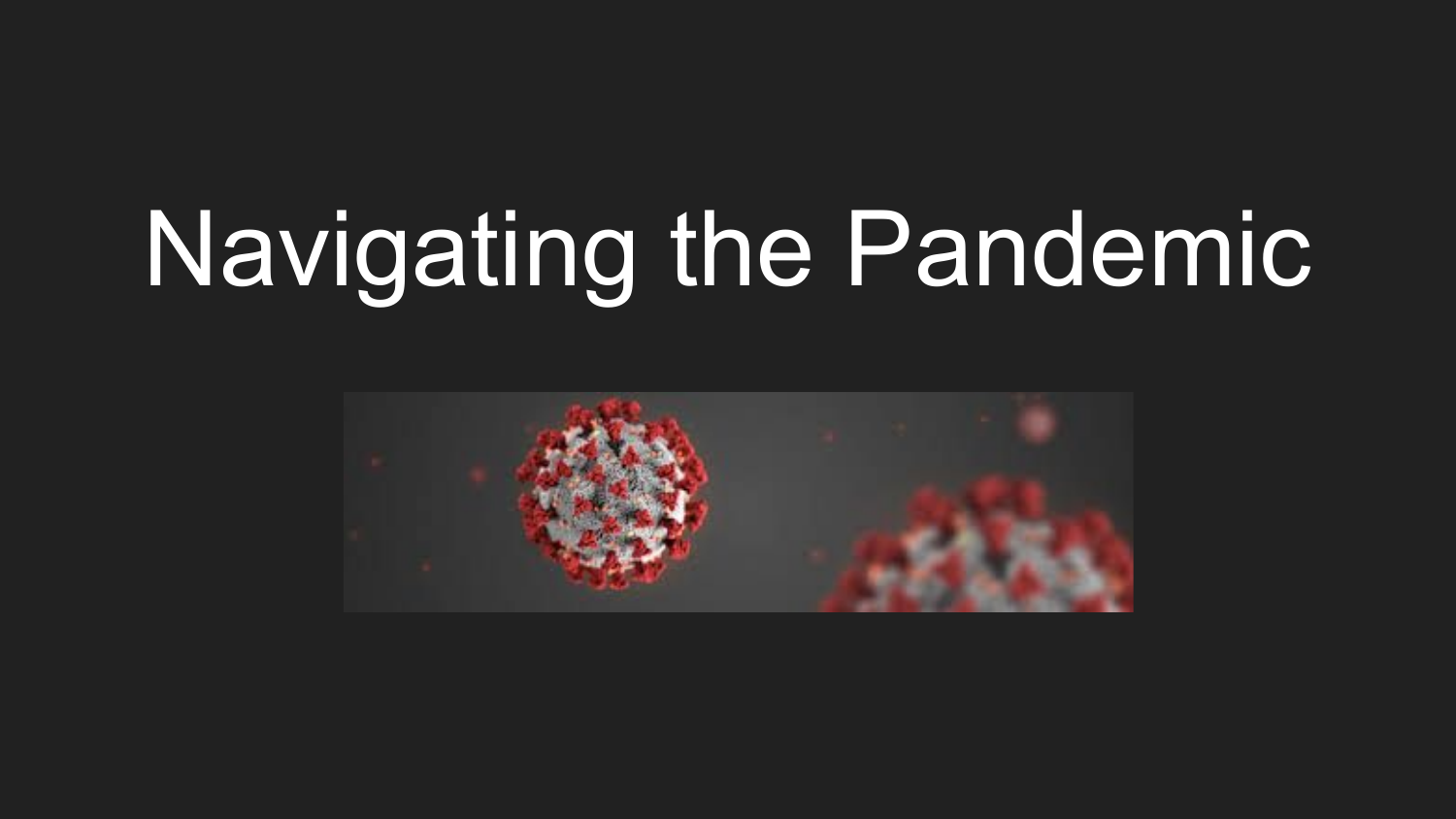

*\*Please note that our dashboard reports Close Contacts and Confirmed Positive Cases so that number is lower.*

**All Quarantines** & Positives

| Lincoln            | 25 students              |
|--------------------|--------------------------|
| Franklin           | 26 students              |
| Churchill          | 35 students              |
| <b>Forest Glen</b> | 42 students (14 in PreK) |
| <b>Hadley</b>      | 60 students              |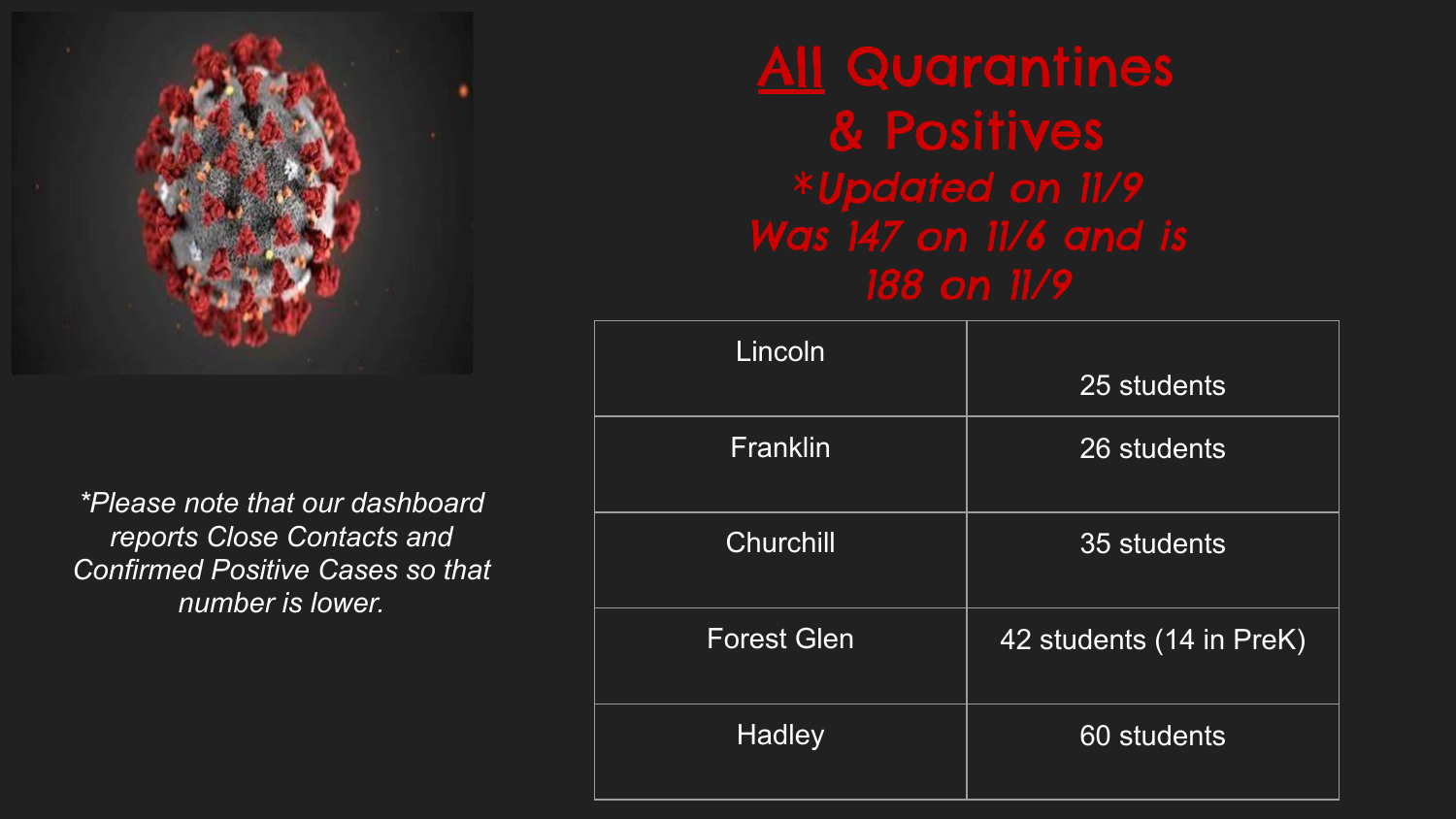**County continues to remain in Substantial**

**No in-school transmissions**

**Increasing positive cases & quarantines**

#### **IN-PERSC** What it takes to get kids back

#### **Struggling to cover all of the blended classrooms** 38% fill rate for 11/9/20

at school

#### **PARENT RESPONSIBILITIES**

Our families definitely play a crucial role in our ability to open and remain open for in-person instruction. It is absolutely crucial that families conduct the daily self certification, keep children home when they are sick/symptomatic. As a community, everyone must commit to bringing down and keeping down the community transmission rates both in and outside of the school day

#### **SAFETY PROTOCOLS AND EQUIPMENT**

In order to stay open D41 must be able to maintain our inventory of the required Personal Protective Equipment and sanitizing products recommended by public. health organizations

# **Parties, Sleep- Overs, Causing Concern**

#### **HEALTH DATA**

D41 will utilize the DCHD Framework and metrics to determine the model for in-person learning based upon the status of the local data (minimal, moderate and substantial risk)

#### **EXCLUSIONARY REQUIREMENTS**

Please familiarize yourself with the Exclusionary Requirements. They are extensive and will require parents to plan ahead for daycare in the event of unexpected and potentially lengthy quarantines

#### **STRONGERTOGETHER**

**STAFFING** 

Any in-person model

requires that we have

sufficient staff to maintain a

safe and high quality learning

environment. In order to sustain

any level of in-person learning

parents should anticipate

substitutes and possible

teacher assignment

shifts that become

necessary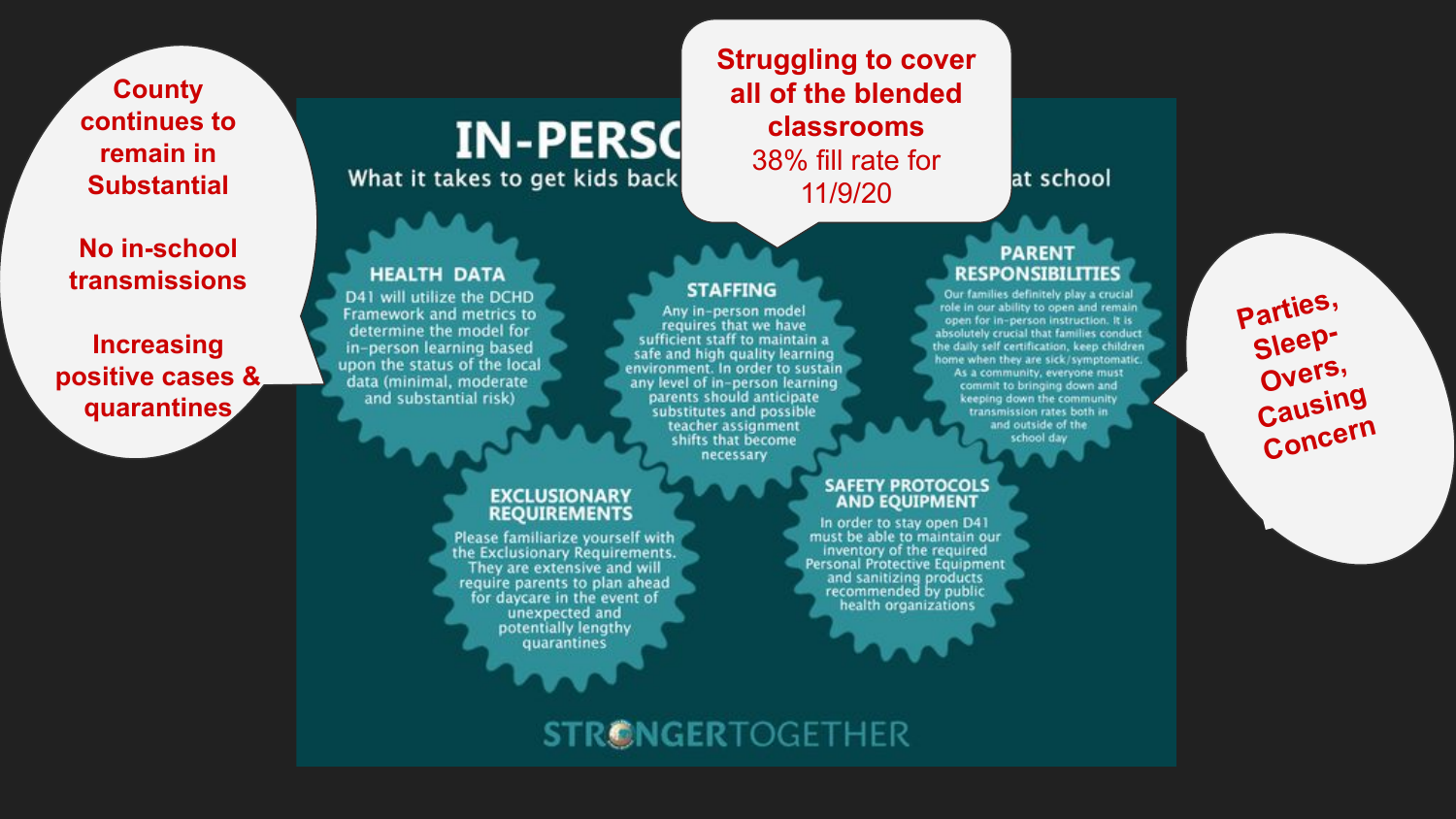

## **CHALLENGES**

- Too many students need remote due to quarantine so remote classes are maxing out (approx as of today)
- 2. Too few subs willing to work in person-unable to cover all staff absences (today we had a 38% fill rate)
- 3. The projections show that it will get significantly worse over the next several weeks
- 4. Informed today that a local Kindercare is closing for 5 days
- 5. As district's move back to remote, we were notified today of new FFCRA needs due to childcare
- 6. We are already using staff such as lunch supervisors to provide supervision due to teachers on quarantine.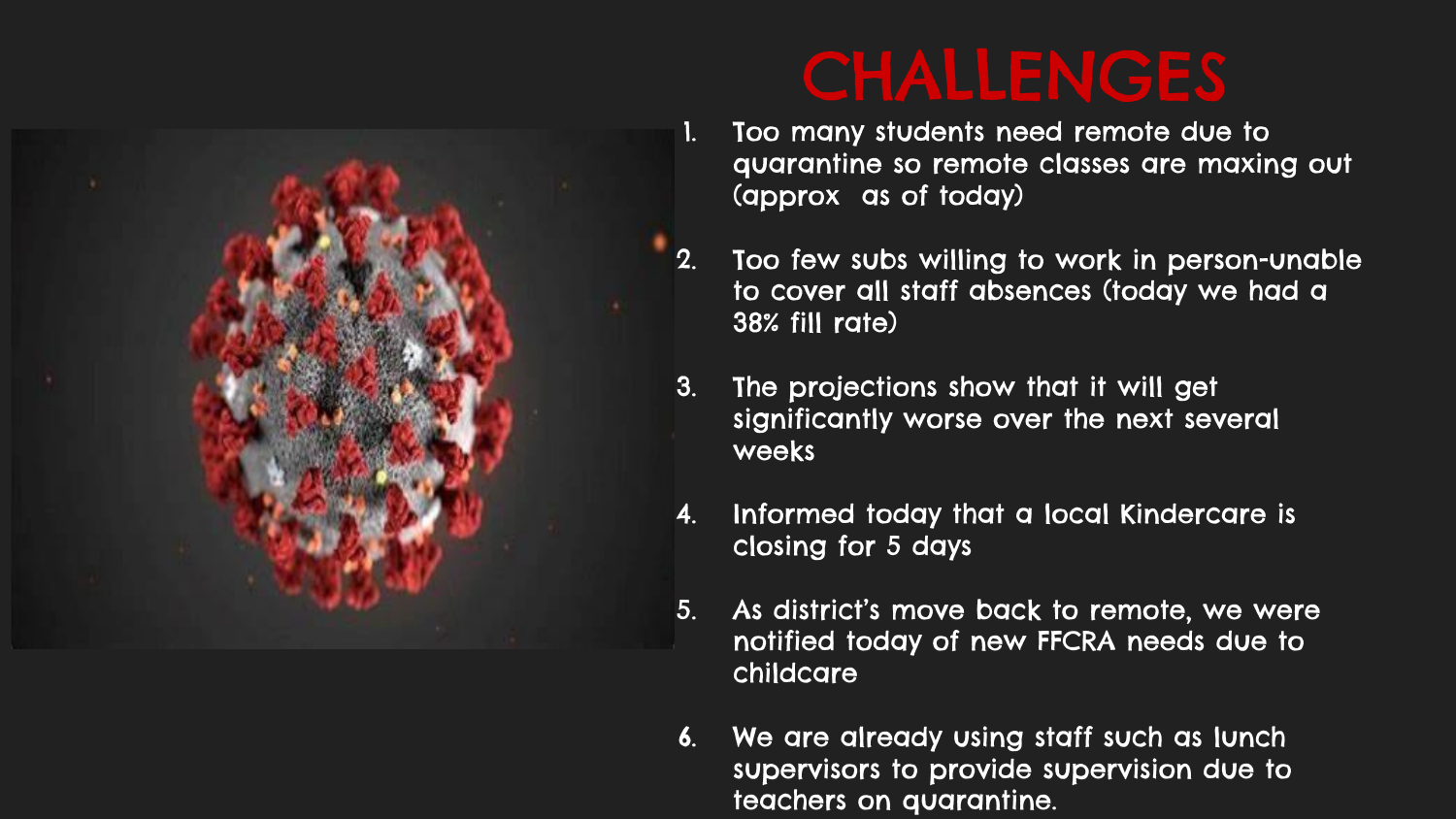### 4 Week Projections from Children's Hospital of Philadelphia (CHOP)

#### COVID-LAB: MAPPING COVID-19 IN YOUR COMMUNITY

٠

**Test Positivity Rate & Case Counts by County** 

#### Pennsylvania Maps & Metrics

#### **Projected Cases for 4 Weeks**

See projections by county:

IL.DuPage

The instantaneous reproduction number (R) is estimated using the daily incidence of new cases, while including effects of social distancing, population density, testing capacity, and combined temperature and humidity lagged over the prior 14 days. Each county's effects are standardized by population demographics. In prediction models, the future R is estimated from an autoregressive linear mixed effects model that includes county-level population density, 3day average of social distancing, and lagged non-linear averaged historical temperatures effects over the prior 14 days. Future cases are estimated from predicted values of R.

\*We measure social distancing as the percentage change in travel to non-essential businesses, as compared to normal activity before the pandemic. We calculate travel to non-essential businesses using cellphone GPS data from Unacast

These projections were updated on October 28.

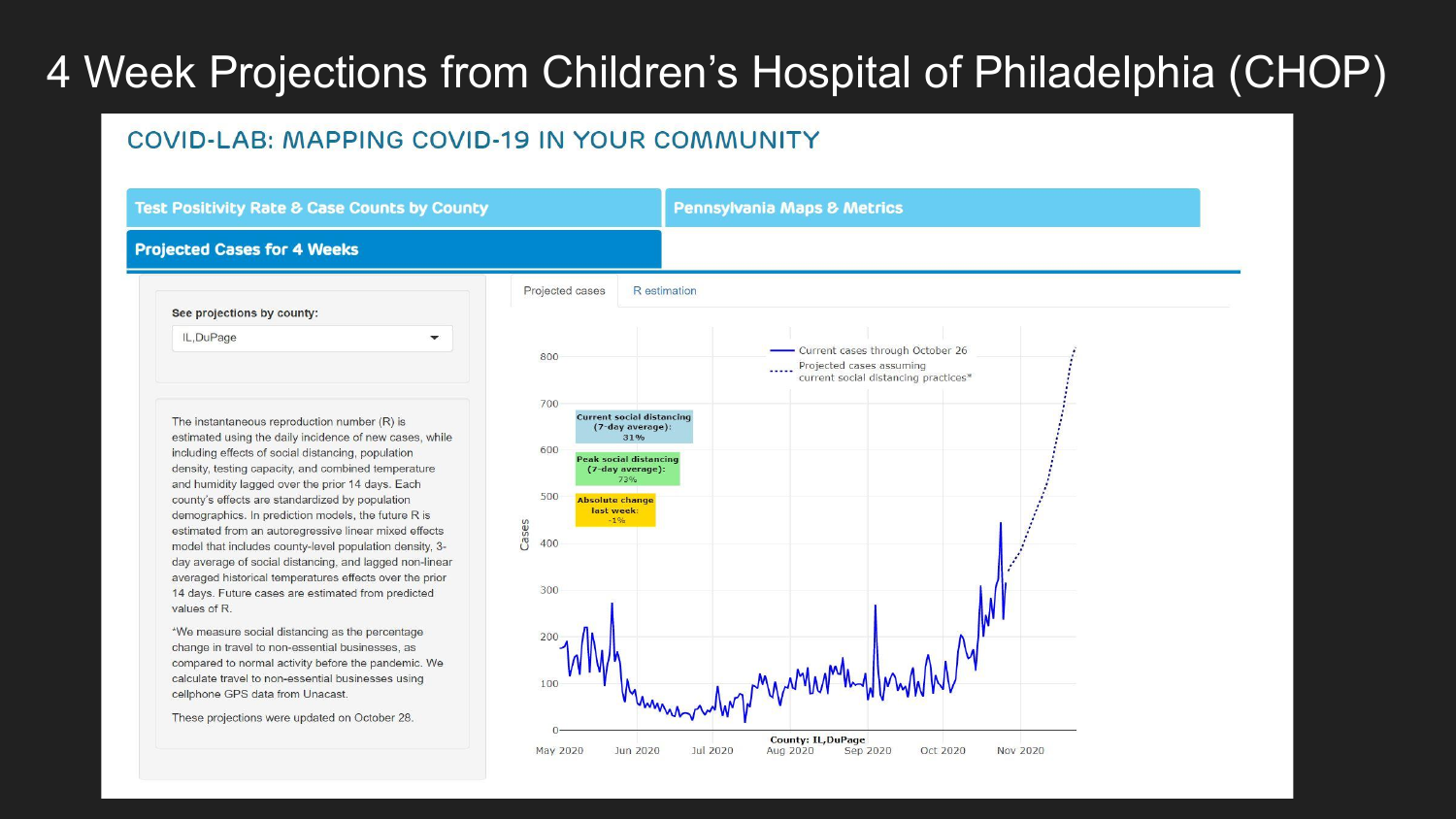## What is our Strategy?

Immediate:

Adaptive Pause (Remote)-as needed or across district Holidays:

RT-LAMP & possible Antigen (pilot) **Testing** Plan (if the Board approves) + Adaptive

Pause Long-term-Continued Testing (Point of Care?, cheaper, faster)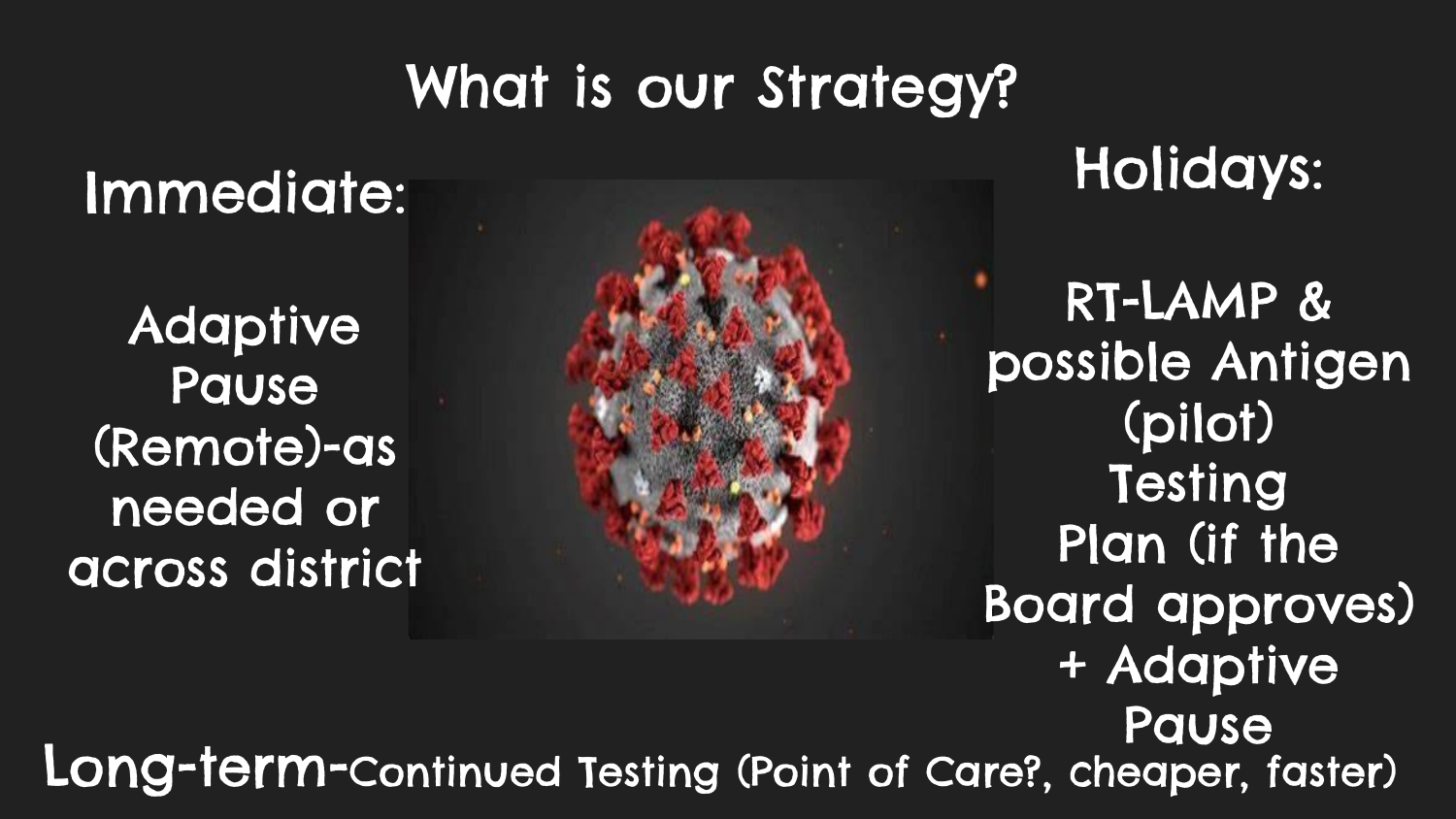

Immediate:

Adaptive Pause (Remote)-if we cannot staff our models or have an outbreak

| <b>School</b>       | <b>Quarantine or Positive</b><br><b>Cases/Certified and support</b><br>staff | <b>Unfilled COVID</b><br>absences/total absences<br>11/9 |
|---------------------|------------------------------------------------------------------------------|----------------------------------------------------------|
| Abraham Lincoln     | 10/56                                                                        | 2/15                                                     |
| <b>Ben Franklin</b> | 4/66                                                                         | 3/9                                                      |
| Churchill           | 3/75                                                                         | Е                                                        |
| <b>Forest Glen</b>  | 3/73                                                                         | Е                                                        |
| Hadley              | 7/111                                                                        | 3/15                                                     |

**51** Absences/Vacancies **26** Need Fulfillment **10** Fulfilled **38%** Fill Rate

#### **Unfilled positions in District:**

Special Education Aide - 1 5th Grade Teachers - 2 AEC Teacher - 1 Kindergarten Teacher - 1 Language Arts/SS Teacher - 2 Special Education Teacher - 1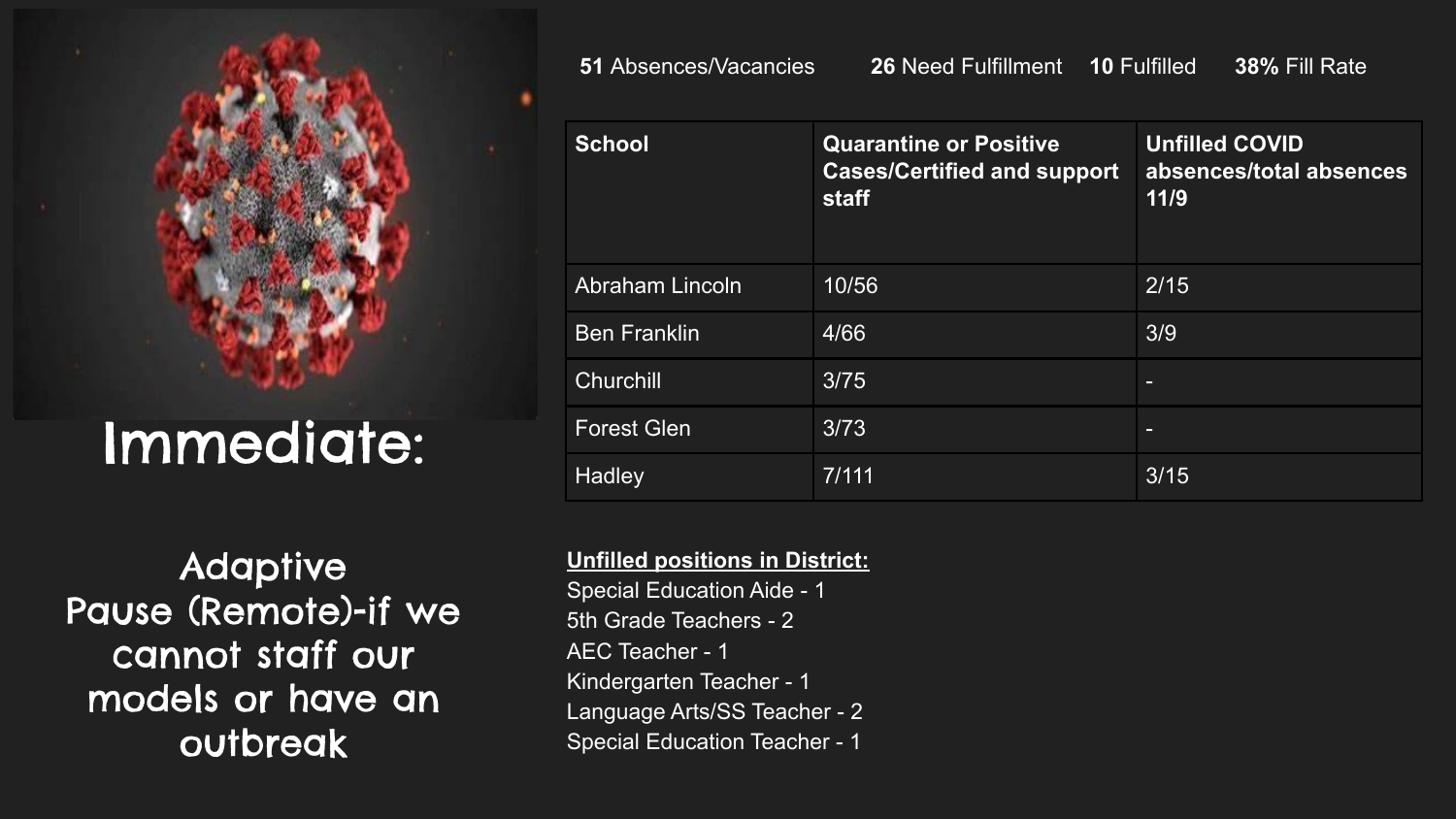## Holidays: RT-LAMP Testing

|                 | <b>Mon</b>                         | <b>Tues</b>                        | <b>Wed</b>      | <b>Th</b>      | Fr                          |
|-----------------|------------------------------------|------------------------------------|-----------------|----------------|-----------------------------|
| $11/9 - 11/13$  | <b>Blended</b>                     | $\overline{?}$                     | $\overline{?}$  | $\overline{?}$ | $\overline{?}$              |
| $11/16-11/20$   |                                    |                                    |                 |                | SIP Day (no<br>PreK or K)   |
| $11/23 - 11/27$ | No School                          | No School                          | No School       | No School      | No School                   |
| $11/30-12/4$    | <b>TESTING</b>                     | <b>TESTING</b>                     | <b>DECISION</b> | <b>TBD</b>     | <b>TBD</b>                  |
| $12/7 - 12/11$  | <b>IN SCHOOL</b><br><b>TESTING</b> | <b>IN SCHOOL</b><br><b>TESTING</b> | <b>DECISION</b> | <b>TBD</b>     | <b>TBD</b>                  |
| $12/14 - 12/18$ | <b>Blended/Testing</b>             | B/T                                | B/T             | B/T            | B/T SIP Day (no<br>PreK, K) |
| $12/21-12/25$   | No School                          | No School                          | No School       | No School      | No School                   |
| $12/28 - 1/1$   | No School                          | No School                          | No School       | No School      | No School                   |
| $1/4/2$ l-1/8   | <b>TESTING</b>                     | <b>TESTING</b>                     | <b>DECISION</b> | <b>TBD</b>     | <b>TBD</b>                  |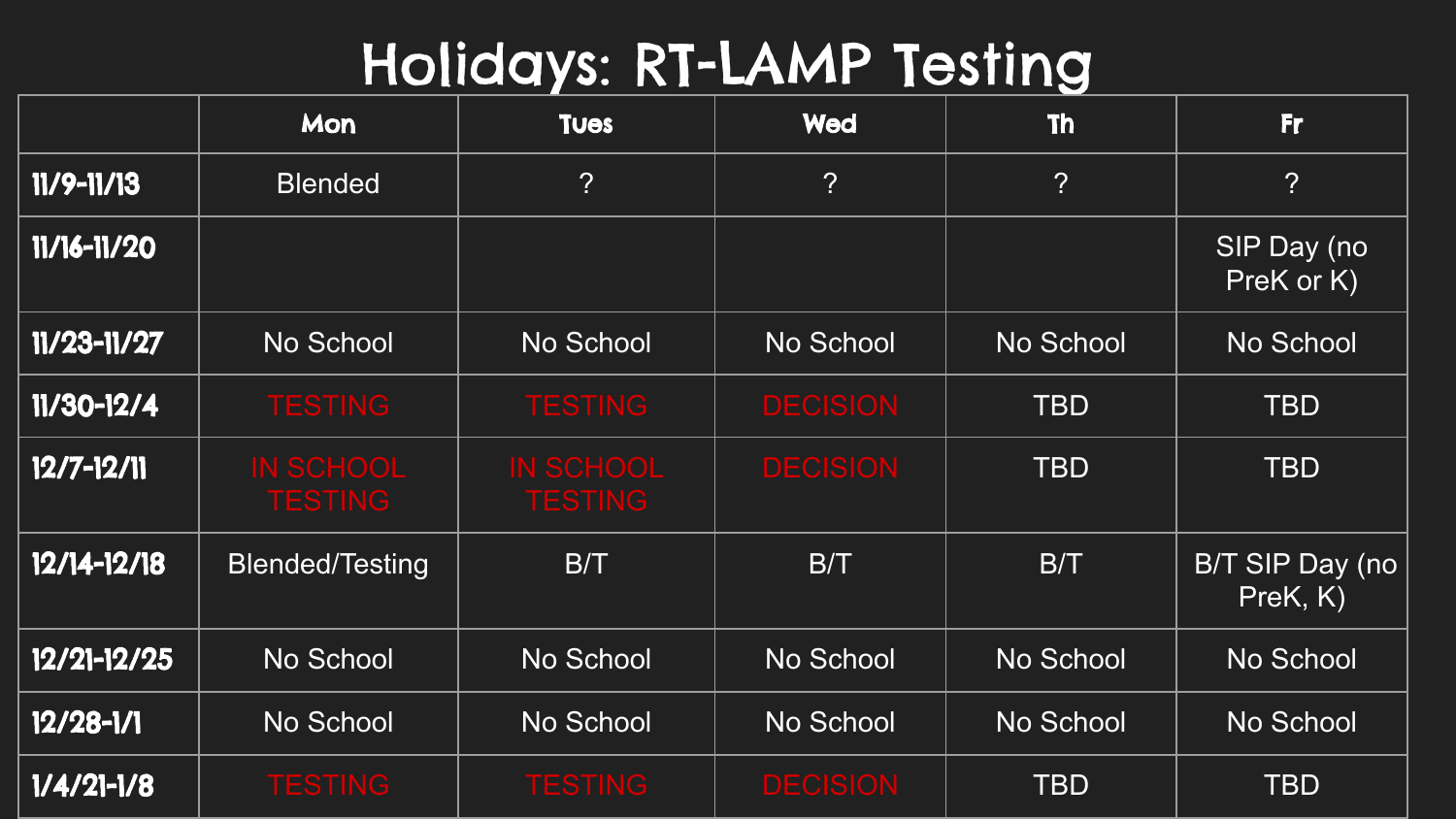## Thanksgiving

| 11/30-12/4 | <b>TESTING</b>              | <b>TESTING</b>                    | <b>DECISION</b> | TBD        | TBD |
|------------|-----------------------------|-----------------------------------|-----------------|------------|-----|
| 12/7-12/11 | IN SCHOOL<br><b>TESTING</b> | <b>N SCHOOL</b><br><b>TESTING</b> | <b>DECISION</b> | <b>TBD</b> | TBD |

- ❏ 11/30, 12/1 and 12/2-Remote Learning with on-site testing of participants
- ❏ 12/2-When results are received, make a decision as to whether or not it is safe to open. \*Determine safe/unsafe percentage of probably positives
- ❏ 12/3 and 12/4-TBD
- ❏ 12/7 and 12/8-in school testing
- ❏ 12/9 decision on staying open for 12/10 and 12/11

\*Best case scenario-7 days of blended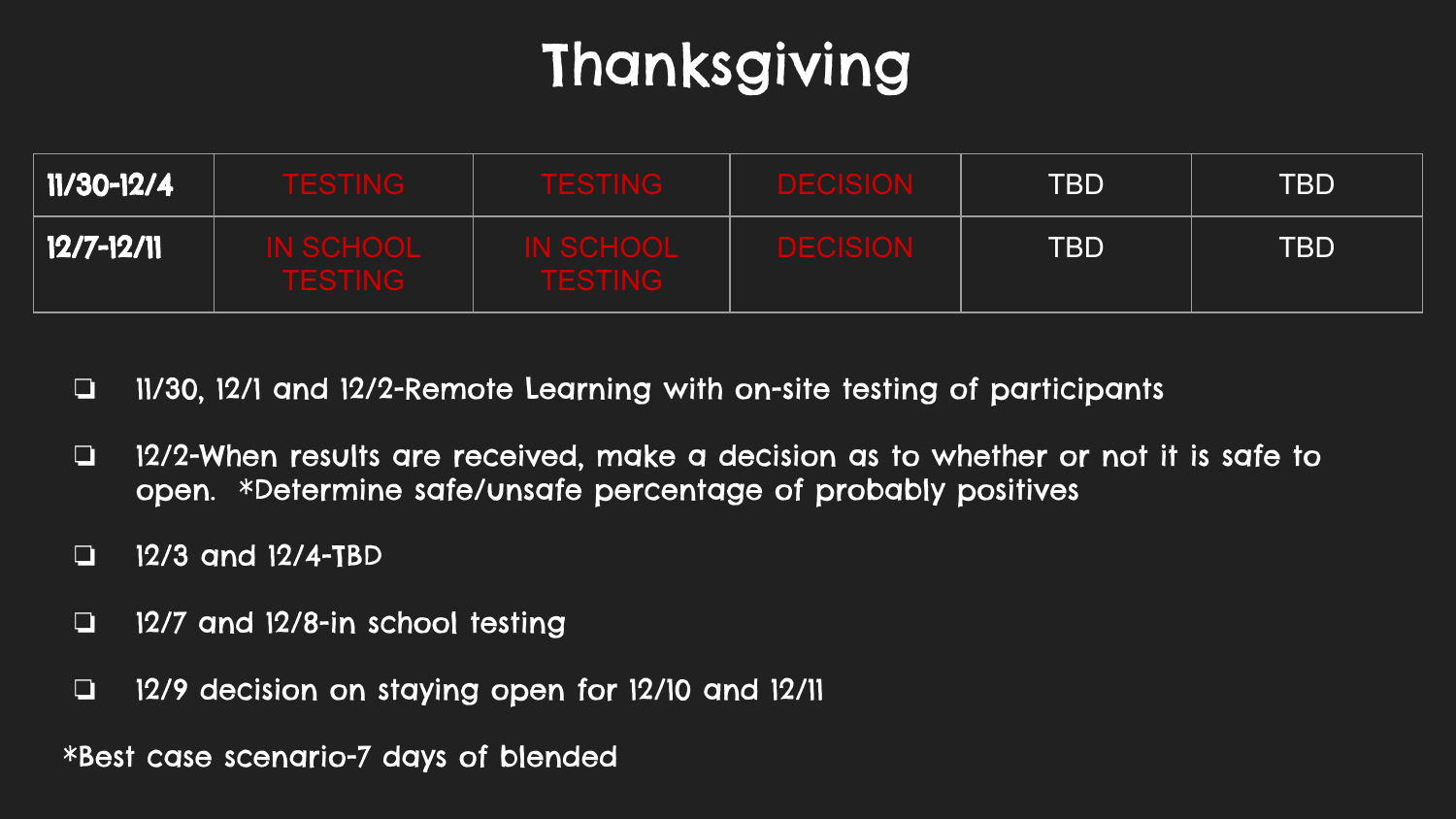## Winter Break

| $1/4/2$ -1/8 | - 1 |  | ULVI | <b>TBD</b> | TBD |
|--------------|-----|--|------|------------|-----|
|--------------|-----|--|------|------------|-----|

- ❏ January 4,5,6th-Remote Learning while testing is done on site
- ❏ 1/6/21-When results are received, make a decision as to whether or not it is safe to open. \*Determine safe/unsafe percentage of probably positives
- ❏ 1/7 and 1/8-TBD (\*if we are open on Jan. 8th, send home testing kits for upcoming week's tests)
- ❏ Week of January 11th-Implement regular testing schedule
	- ❏ Who tests once a week?
	- ❏ Who tests twice a week?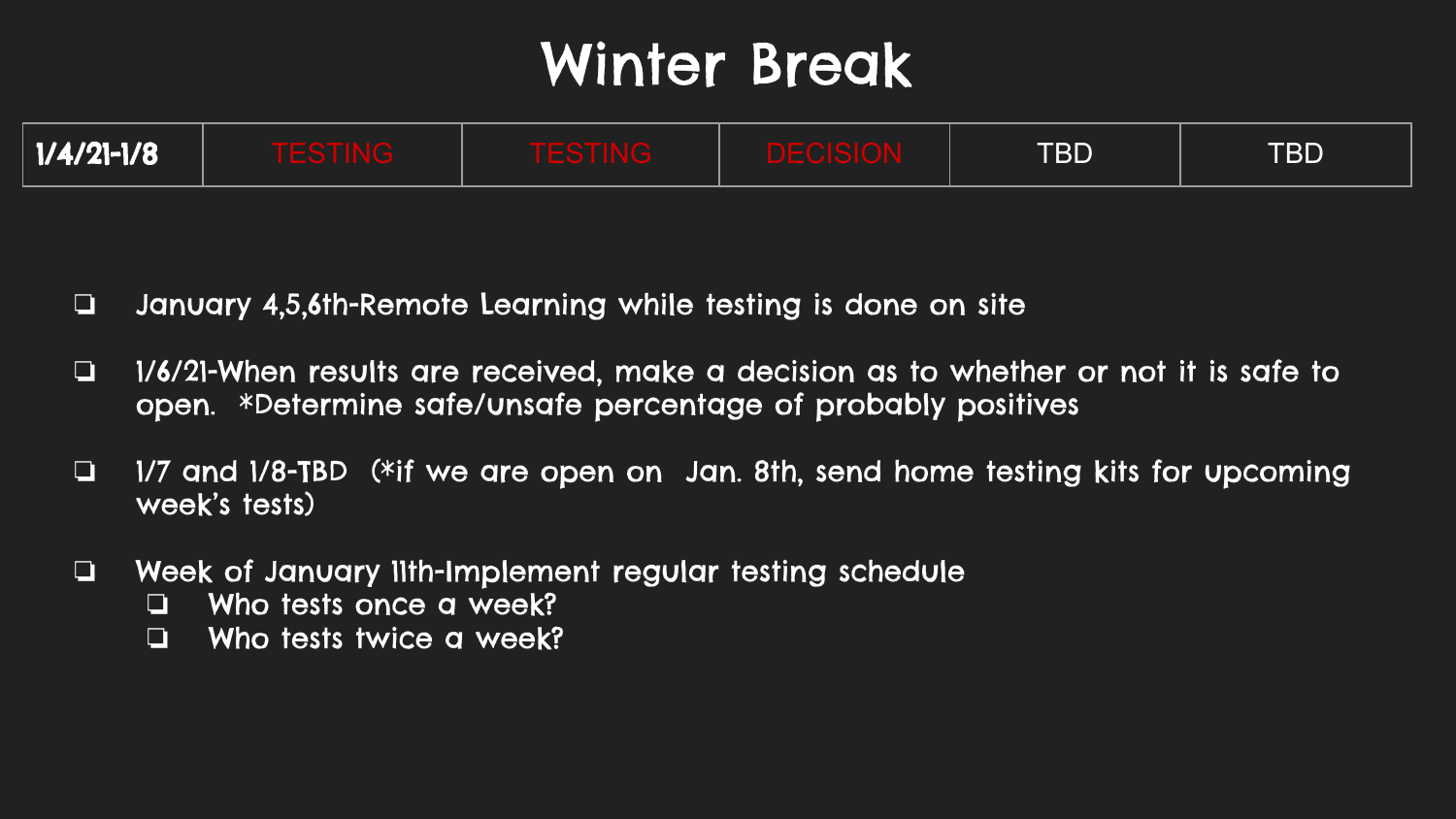## Testing Logistics

- ❏ January 4,5,6th-Remote Learning while testing is done on site
- ❏ 1/6/21-When results are received, make a decision as to whether or not it is safe to open. \*Determine safe/unsafe percentage of probably positives
- ❏ 1/7 and 1/8-TBD (\*if we are open on Jan. 8th, send home testing kits for upcoming week's tests)
- ❏ Week of January 11th-Implement regular testing schedule
	- ❏ Who tests once a week?
	- ❏ Who tests twice a week?
- ❏ As of this morning, we had 210 staff responses, 74% yes to participate
- ❏ As of this morning, we had 859 student responses, 78% yes to participate